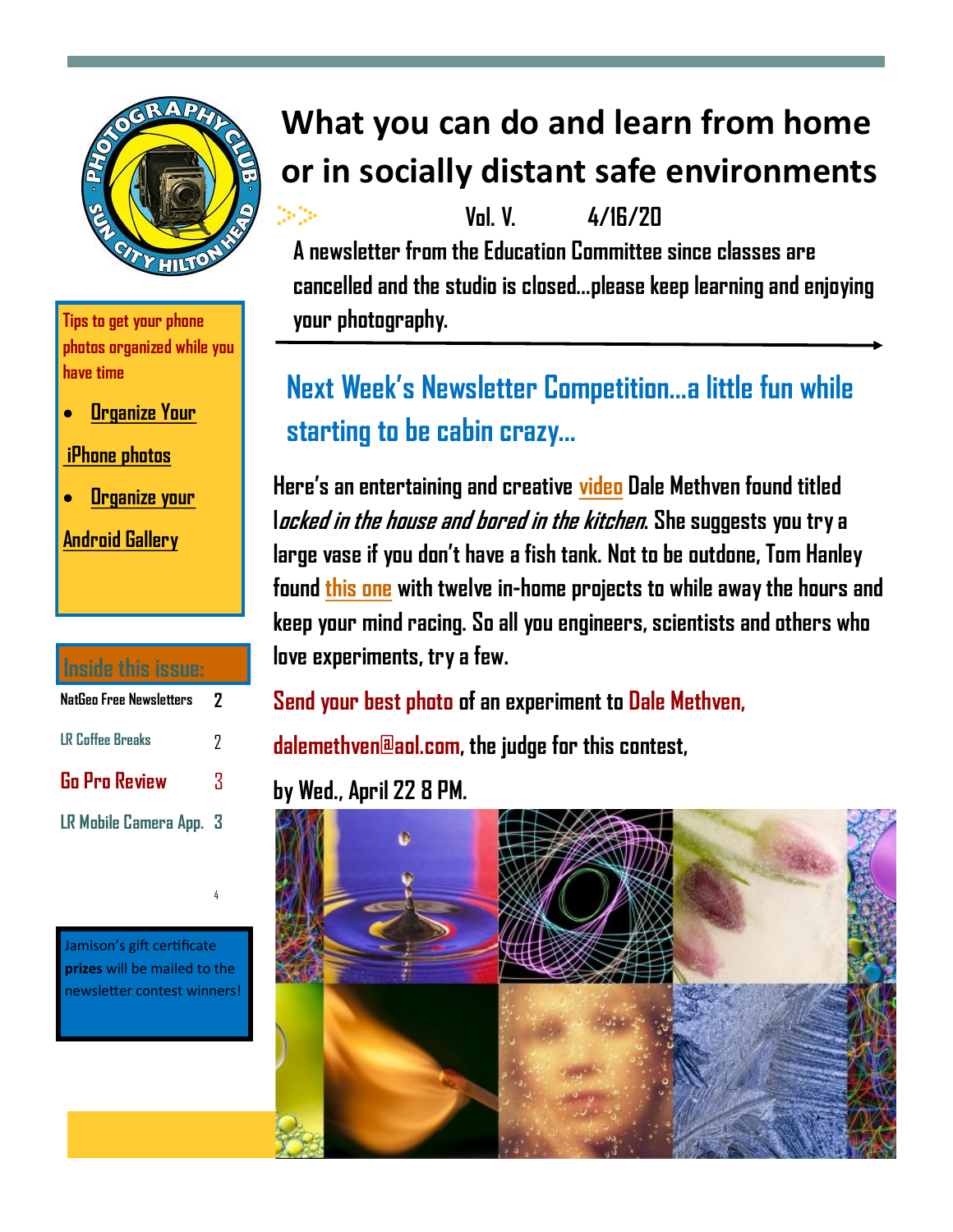[Auto and how to use it for one slider...](https://www.youtube.com/watch?v=946L_lU25PI) such as white or black balance

[Copy develop settings from one photo to an](https://www.youtube.com/watch?v=946L_lU25PI)[other...](https://www.youtube.com/watch?v=946L_lU25PI) 4 ways

[Showing Additional Information on Grid](https://www.youtube.com/watch?v=L0081YMp39U)  [Cells...](https://www.youtube.com/watch?v=L0081YMp39U) such as the meta data

[Easily Search Folders, Collections and Key](https://www.youtube.com/watch?v=qyJ9s7pPdGk)[words...](https://www.youtube.com/watch?v=qyJ9s7pPdGk) very handy if you have thousands of photos in many places

.





**National Geographic**

**Today's Big Question...Where Can You Find Peace in Times Like These**

# **Do you get the NatGeo free email newsletters?**

# **[If not, enroll by clicking here.](https://www.nationalgeographic.com/newsletters/signup?gblftr)**

**You will love the photography one, of course, plus may find special editions and travel interesting and informative.**

**Help your kids home school their children...**

**[Connect your grandchildren to free NatGeo learn at home lessons](https://www.nationalgeographic.org/education/classroom-resources/learn-at-home/?utm_source=nationalgeographic.com&utm_medium=referral&utm_campaign=learn-at-home)**